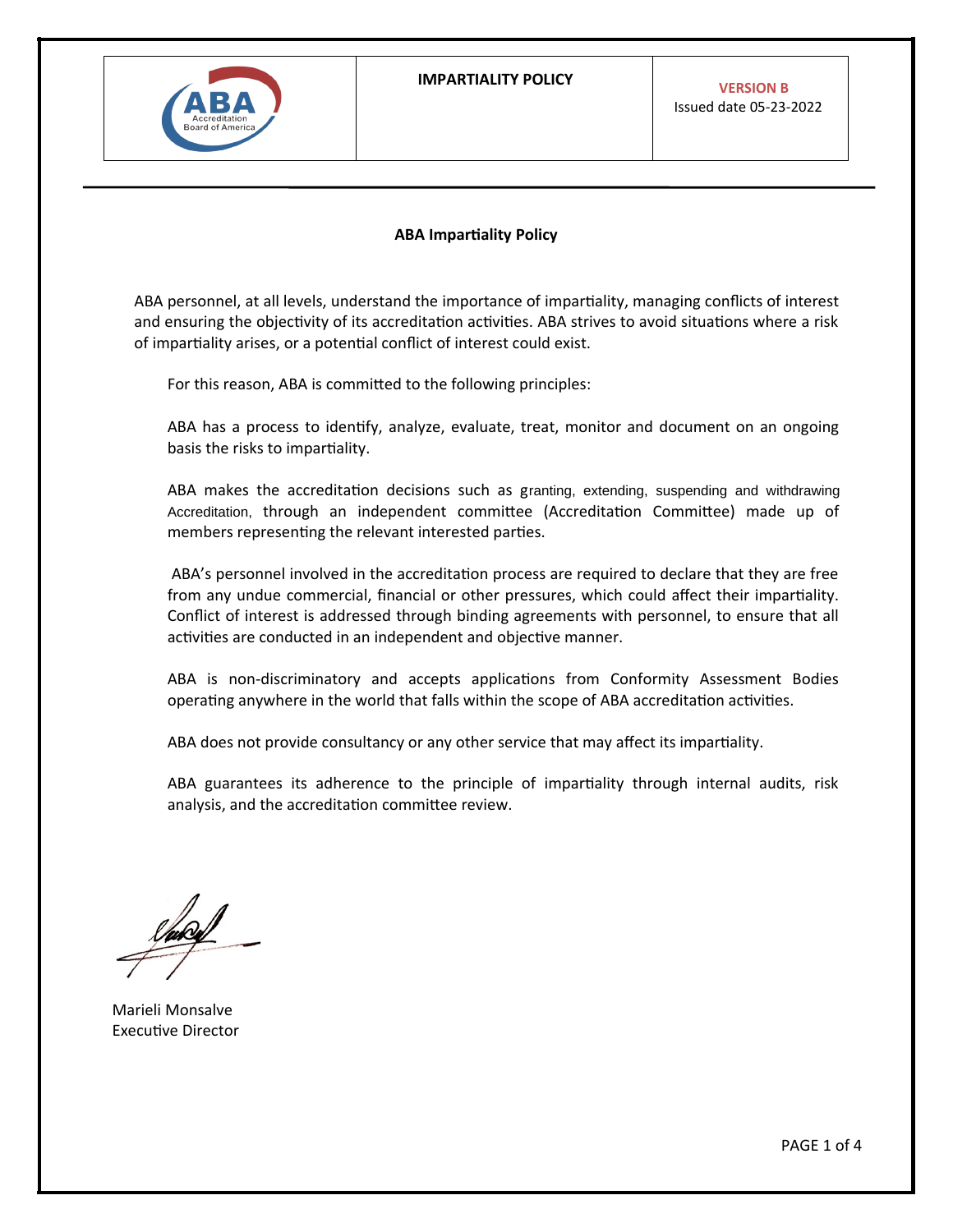

| <b>IMPARTIALITY PROCESS</b> |                                                                                                                                                     |  |  |  |  |
|-----------------------------|-----------------------------------------------------------------------------------------------------------------------------------------------------|--|--|--|--|
| <b>Process Suppliers</b>    | ABA personnel and Organization                                                                                                                      |  |  |  |  |
| <b>Process Inputs</b>       | Impartiality threats<br>$\overline{\phantom{0}}$                                                                                                    |  |  |  |  |
|                             | ABA Commitment to Impartiality<br>1.<br>- Impartiality Policy Release<br>- Conflict of Interest Analysis<br>- Accreditation Committee Establishment |  |  |  |  |
| <b>Process Activities</b>   | 2.<br>Determine the risks to impartiality                                                                                                           |  |  |  |  |
|                             | 3.<br>Assess the risks to impartiality                                                                                                              |  |  |  |  |
|                             | Implement Safeguards to impartiality<br>4.                                                                                                          |  |  |  |  |
|                             | 5.<br>Risk Management review.                                                                                                                       |  |  |  |  |
| <b>Process Outputs</b>      | <b>Impartiality Risk Assessment</b>                                                                                                                 |  |  |  |  |
|                             | Managed impartiality threats                                                                                                                        |  |  |  |  |
| <b>Process</b>              | Customers                                                                                                                                           |  |  |  |  |
| <b>Customers</b>            |                                                                                                                                                     |  |  |  |  |
| Who is                      | <b>Executive Director</b>                                                                                                                           |  |  |  |  |
| <b>Responsible for</b>      | Accreditation Manager.                                                                                                                              |  |  |  |  |
| the Process?                | <b>Accreditation Committee</b>                                                                                                                      |  |  |  |  |
| <b>Process Resources</b>    | -Hardware and software                                                                                                                              |  |  |  |  |
|                             | -Trained staff.                                                                                                                                     |  |  |  |  |
| <b>Process</b>              | # threats reduced/ Total threats                                                                                                                    |  |  |  |  |
| Performance                 |                                                                                                                                                     |  |  |  |  |
| indicators                  |                                                                                                                                                     |  |  |  |  |
| Interaction with            | <b>Accreditation Process</b>                                                                                                                        |  |  |  |  |
| other processes             |                                                                                                                                                     |  |  |  |  |
| Risks/                      |                                                                                                                                                     |  |  |  |  |
| <b>Opportunities</b>        |                                                                                                                                                     |  |  |  |  |

PAGE 2 of 4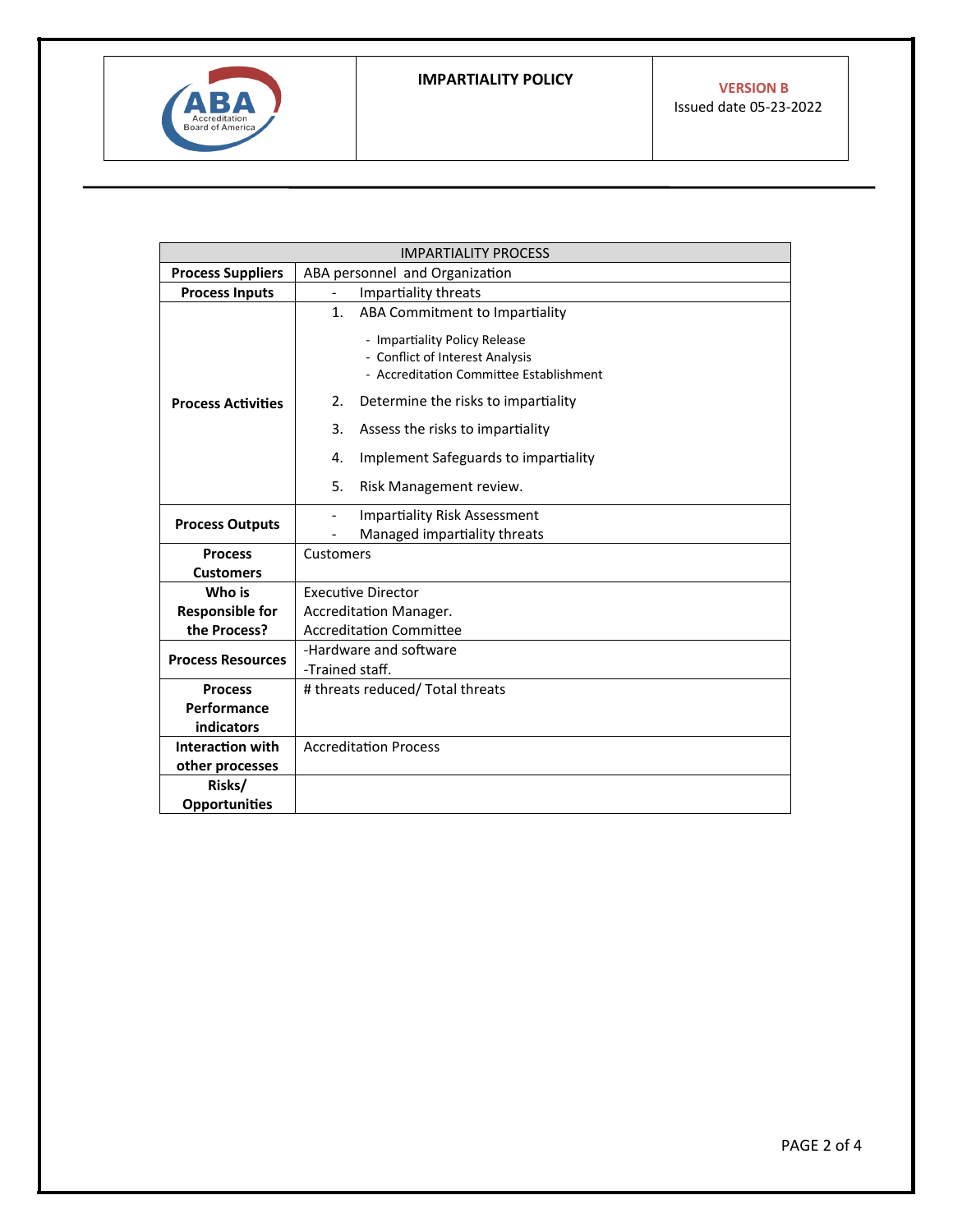

## **IMPARTIALITY POLICY VERSION B**

Issued date 05-23-2022

| RISK ASSESSMENT MATRIX |                                         |                                                                                                                                                                                                    |                         |                           |                |                                                                                                                                                                                                                                                                                                                                                                                                            |                          |                |                |
|------------------------|-----------------------------------------|----------------------------------------------------------------------------------------------------------------------------------------------------------------------------------------------------|-------------------------|---------------------------|----------------|------------------------------------------------------------------------------------------------------------------------------------------------------------------------------------------------------------------------------------------------------------------------------------------------------------------------------------------------------------------------------------------------------------|--------------------------|----------------|----------------|
| Area                   | Impartiality<br>threats                 | Likelihood<br><b>Description</b><br>Impact<br><b>Risk</b><br><b>Safeguarding measures</b>                                                                                                          |                         | Likelihood                | <b>Impact</b>  | Residual<br><b>Risk</b>                                                                                                                                                                                                                                                                                                                                                                                    |                          |                |                |
|                        | Self-interest<br>threats                | Relationships with clients create an emotional,<br>financial, or other personal interests that may<br>favour, consciously or subconsciously, those<br>self-interests when performing an assessment | 3                       | $\overline{\mathbf{3}}$   | $\mathbf{q}$   | Conflictof Interest Agreement it is made mandatory for<br>all auditors to reveal all situations of potential conflict of<br>interests                                                                                                                                                                                                                                                                      | $\overline{z}$           | $\mathbf{1}$   | $\overline{z}$ |
|                        | Self-review<br>threats                  | Assessors review judgments and decisions they,<br>or others in their organization, have made                                                                                                       | $\overline{z}$          | $\overline{z}$            | $\overline{a}$ | Decision for accreditation, complaint, appeal etc. will be<br>taken by The Accreditation Commite                                                                                                                                                                                                                                                                                                           | $\mathbf{1}$             | $\mathbf{1}$   | $\mathbf{1}$   |
|                        | Familiarity<br>threats                  | Assessor being influenced by aparticularly close<br>or long-standing personal or professional<br>relationship with an Client                                                                       | $\overline{\mathbf{3}}$ | $\ensuremath{\mathsf{3}}$ | $\overline{9}$ | a)Long-standing personal relationship will be eliminated<br>by not including that assessors(s) in assessment team.<br>b)Decision for accreditation, complaint, appeal etc. will<br>be taken by The Accreditation Commite<br>c)No assessor will be assessing a customer more than 3<br>consecutive times                                                                                                    | $\mathbf{1}$             | $\overline{2}$ | $\mathbf 2$    |
| Assessors              | Intimidation<br>threats                 | Aassessors are being, or believing that they are<br>being, openly or secretly coerced by clients or<br>by other interested parties.                                                                | 3                       | $\overline{a}$            | 12             | a) Assessors fees are solely paid by ABA. The customer<br>thus has no direct relation with the assessor and<br>therefore the economic independence is not a threat as<br>there is no economic bond between the assessor and the<br>customer.<br>b)There is no incentive for an assessor to have a<br>customer accredited or not, as the assessor has no<br>influence on the assessment assignments by ABA. | $\mathbf{1}$             | $\overline{z}$ | $\overline{2}$ |
|                        | Advocacy<br>threats                     | Assessor is acting in support of, or in opposition<br>to, a given auditee, which is at the same time<br>its customer, in the resolution of a dispute or<br>litigation                              | $\overline{2}$          | $\overline{\mathbf{3}}$   | 6              | a)Decision for accreditation, complaint, appeal etc. will<br>be taken by The Accreditation Commite<br>b)Conflictof Interest Agreement it is made mandatory for<br>all auditors to reveal all situations of potential conflict of<br>interests                                                                                                                                                              | $\mathbf{1}$             | $\mathbf{1}$   | $\mathbf{1}$   |
|                        | Competition<br>threats                  | Contracted assessor is employed by a direct<br>competitor of the auditee organization                                                                                                              | $\overline{2}$          | $\overline{\mathbf{3}}$   | 6              | All assessor staff are prohibited from participating in the<br>assessment of any organization to which they have<br>given assistance in document preparation, consultancy,<br>in-house training, internal auditing for a minimum period<br>of 2 years.                                                                                                                                                     | 1                        | $\mathbf{1}$   | $\mathbf{1}$   |
|                        | Finantial<br>Pressures by<br>the client | It has a finantial relationship with a client such<br>as excessive dependence on fees paid by or<br>fear of losing a client.                                                                       | $\overline{\mathbf{3}}$ | $\overline{4}$            | 12             | Decision for accreditation, complaint, appeal etc. will be<br>taken by The Accreditation Commite                                                                                                                                                                                                                                                                                                           | $\mathbf 2$              | $\mathbf{1}$   | $\overline{2}$ |
| Organization           | Self-interest<br>threats                | It may offer others services such as consulting<br>to customers                                                                                                                                    | 1                       | 1                         | $\mathbf{1}$   | ABA and its staff personnel provide any consultancy<br>services                                                                                                                                                                                                                                                                                                                                            | $\mathbf{1}$             | 1              | $\mathbf{1}$   |
|                        | Internal<br>Pressure                    | Pressure of the superiors Influence the<br>accreditation decision                                                                                                                                  | $\overline{\mathbf{3}}$ | $\overline{4}$            | 12             | Decision for accreditation, complaint, appeal etc. will be<br>taken by The Accreditation Commite                                                                                                                                                                                                                                                                                                           | $\mathbf{1}$             | $\overline{2}$ | $\overline{2}$ |
|                        | Internal<br>Pressure                    | Pressures generated by other organisational<br>units                                                                                                                                               | $\mathbf 2$             | $\mathbf{2}$              | $\overline{a}$ | Decision for accreditation, complaint, appeal etc. will be<br>taken by The Accreditation Commite                                                                                                                                                                                                                                                                                                           | $\mathbf{1}$             | $\overline{2}$ | $\overline{a}$ |
|                        | Pressure for<br>Payment                 | Personnel associated to accreditation process<br>receive commissions for services sales                                                                                                            |                         |                           |                | There is no incentive for personnel associated to<br>accreditation process to have a customer accredited or<br>not, as the personnel has no influence on the assessment<br>1 assignments by ABA.                                                                                                                                                                                                           |                          |                |                |
|                        | Pressure for<br>related<br>companies    | Relationships with companies that compromise<br>the impartiality                                                                                                                                   |                         |                           |                | ABAdoes not have any direct relationship with its client<br>other than third party conformity assessment                                                                                                                                                                                                                                                                                                   | 1                        |                |                |
| Operation              | External<br>pressure<br>threats         | External assessors are shared with client or<br>with the client's competence                                                                                                                       | 3                       | $\overline{a}$            | 12             | ABA requires its personnel, internal and external, to<br>reveal any potential conflict of interest known to them                                                                                                                                                                                                                                                                                           | $\overline{\phantom{a}}$ |                |                |
|                        | Self-interest<br>threats                | Offer tailor made training courses to customers<br>or potential customers                                                                                                                          | з                       | $\overline{4}$            | 12             | ABA's personnel involved in training courses do not<br>provide any advice, consultancy or recommendation to<br>cuntomers on how to address any deficiencies that may<br>be identified during the assessment.                                                                                                                                                                                               | 2                        |                |                |

## Risk = Likelihood X Impact

|   | 5 | 10 | 15 | 20 |    |
|---|---|----|----|----|----|
| g |   |    | 12 | 16 | 20 |
|   | 3 |    |    | 12 | 15 |
|   | 2 |    |    |    | 10 |
|   |   |    |    |    |    |
|   |   |    |    |    |    |

| Likelihood    | Impact        |
|---------------|---------------|
| 1. Improbable | 1. None       |
| 2. Remote     | 2. Negligible |
| 3. Possible   | 3. Minor      |
| 4. Probable   | 4. Major      |
| 5. Certainty  | 5. Fatal      |
|               |               |

Level of impartiality risk

| No risk                                               | <b>Remote risk</b>                             | Some risk                  | <b>High risk</b>                                                  | <b>Maximum risk</b>                    |
|-------------------------------------------------------|------------------------------------------------|----------------------------|-------------------------------------------------------------------|----------------------------------------|
| Compromised<br>objectivity is<br>virtually impossible | Compromised<br>objectivity is very<br>unlikely | objectivity is<br>possible | Compromised Compromised Compromised<br>objectivity is<br>probable | objectivity is<br>virtually<br>certain |
| Range: 1-2                                            | Range: 3-5                                     | <b>Range: 6-10</b>         | Range: 11-19                                                      | <b>Range: 20-25</b>                    |

Likelihood of occurrence